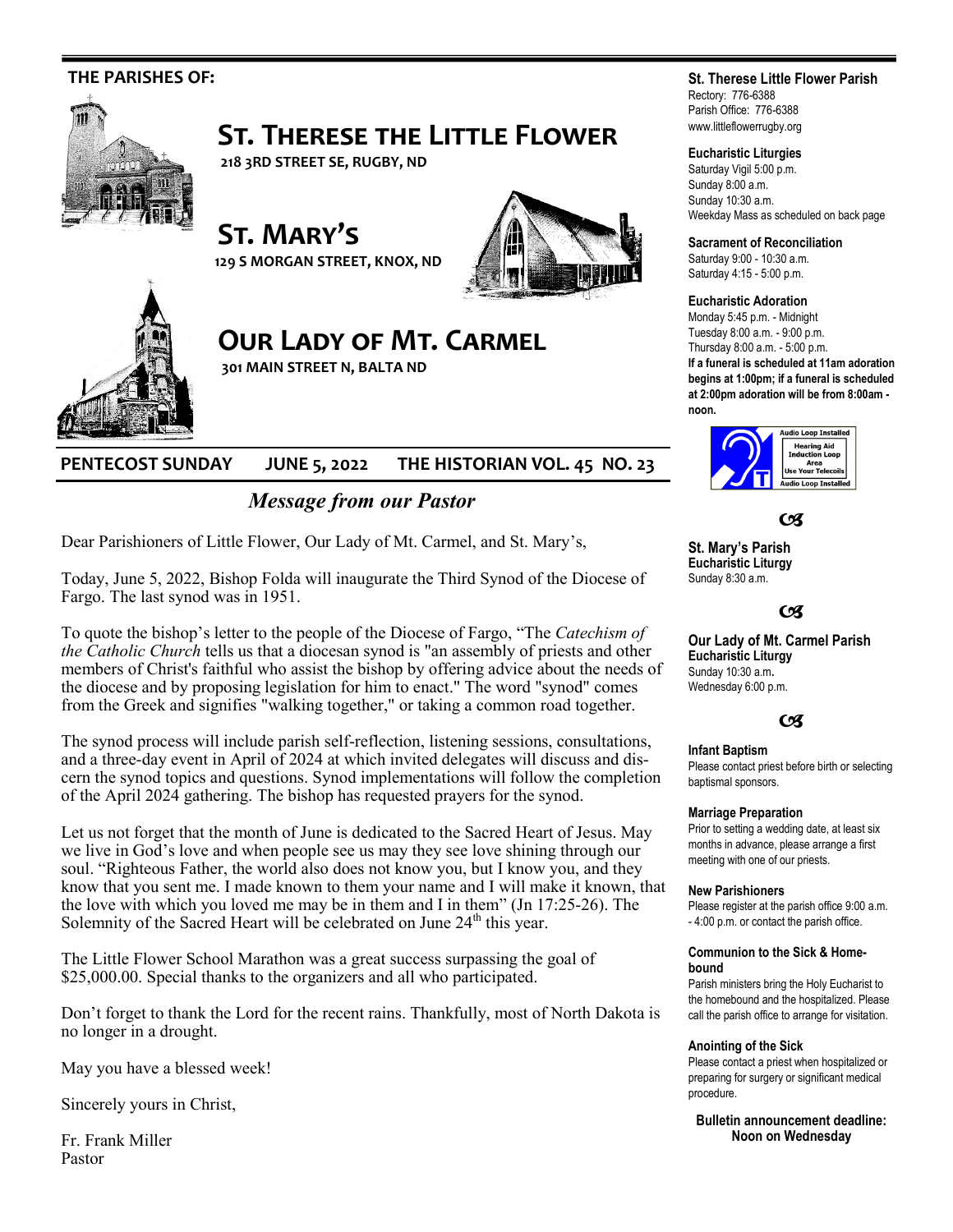# **PENTECOST SUNDAY**





#### **Sunday, June 5**

 **Pentecost Sunday**  Little Flower Mass 8:00 AM and 10:30 AM St. Mary's Mass 8:30 AM Our Lady of Mount Carmel Mass 10:30 AM

#### **Monday, June 6**

 Little Flower Mass 7:30 AM and 5:15 PM Adoration 5:45 PM - midnight

#### **Tuesday, June 7**

 Little Flower Mass 7:30 AM Adoration 8:00 AM - 9:00 PM Haaland Home Mass 9:00 AM

- Ladies singing practice 7:00 PM
- **Wednesday, June 8** LFS Advisory Council Meeting 7:00 AM Little Flower Mass 7:30 AM and 5:15 PM No Our Lady of Mount Carmel Mass
- CYO Triple B Wednesday 7:00 PM

#### **Thursday, June 9**

 Little Flower Mass 7:30 AM Adoration 8:00 AM - 5:00 PM Haaland Home Mass 9:00 AM No Hospital Mass CDA Salad Luncheon 11:00 AM - 1:00 PM

## **Friday, June 10** Little Flower Mass 7:30 AM and 9:00 AM

#### **Saturday, June 11**

 Little Flower Mass 8:00 AM Confessions 9:00 - 10:30 AM Confession 4:15 - 5:00 PM

Little Flower Vigil Mass 5:00 PM

#### **Sunday, June 12**

 **The Most Holy Trinity** 

- Little Flower Mass 8:00 AM and 10:30 AM
- St. Mary's Mass 8:30 AM
- St. Mary's Parish meeting after Mass
- Our Lady of Mount Carmel Mass 10:30 AM

**Calling all 7th, 8th and graduating 6th graders!** The Little Flower CYO will be heading out for our Annual Junior High Summer Trip on August 7-8. Join us for summer fun at the Little Flower Corn Feed, as we help out and camp out at the Balta Dam. The next morning we head to Ragging Rivers Water Park for a splashing great time followed by a movie at the Grand Theaters. Heads-up, we need 12 or more students to make the trip happen! For more information call Lisa Volk 208-0931 and **attend the mandatory parent meeting at 7:00 PM at the BBB on Wednesday, June 8!**

**LFS Advisory Council meeting Wednesday, June 8 at 7:00 AM.** 

**The Little Flower Catholic Daughters will be hosting a Salad Luncheon on Thursday, June 9 from 11:00 AM - 1:00 PM** in the Little Flower Church basement. Free will offering. Door prizes - must be present to win. All proceeds will go to charities.

## **There will be a St. Mary's parish meeting following the 8:30 AM Mass on Sunday, June 12th .**

**Our Lady of Mount Carmel will have a general church cleaning on June 13, morning, afternoon, evening, whichever time works.** There will be a list posted of cleaning duties and a place to sign what work was done so the people who come next know what cleaning has been completed. Everyone's help is needed.

**Are you able to spend one hour in Eucharistic Adoration with our Lord? We need someone from 3:00 PM - 4:00 PM on Thursday for the months of June, July and August**. Consider teaming up with a friend or family member to fulfill the commitment. Other times are also available— Monday from 5:45 PM - midnight; Tuesday 8:00 AM - 9:00 PM; and Thursday 8:00 AM - 5:00 PM. If you would like to participate in this devotion please contact the parish office at 776-6388.

**Ladies interested in singing are invited to practice Tuesday nights over the summer at 7:00 PM in Dorothy's Room**. It will be a chance to sing parts and to sing at Mass. We welcome ladies high school age and all the way up!

**CYO-Triple B Wednesdays—Burgers, Bonfire, and Ball Games.** Every Wednesday evening during the month of June from 7:00 - 9:00 PM. Grades 7-12 are invited to come enjoy a burger, bonfire, and ball games with Fr. Miller and Anthony Benson. We will meet in the parking lot behind Little Flower School at 7:00 PM. For additional information contact Anthony Benson 701-339-7039.

**The Christian Mothers are updating the funeral meal volunteer help list**. If you can help with meal prep or cleanup please sign up on the sheet at the back of the church. This is on an "as needed basis" only. You do not need to be a Christian Mother. Men and women are invited to volunteer. Thank You.

**Sacrament Parents** can pick up their children's corrected workbooks, banners, and pictures from First Communion and Confirmation. The children's items will be on the large center table in the Religious Education office during the first week of June. Email Rebecca Leier [stlfreled@little](mailto:stlfreled@little-flower.k12.nd.us)[flower.k12.nd.us](mailto:stlfreled@little-flower.k12.nd.us) if you have questions.

**The Rugby KC's will again be accepting applications for requests for grant monies for needed charitable works in our parish and community.** Grant application forms can be picked up at the back entrance of each of the Rugby, Balta and Knox parishes. Completed applications can be emailed to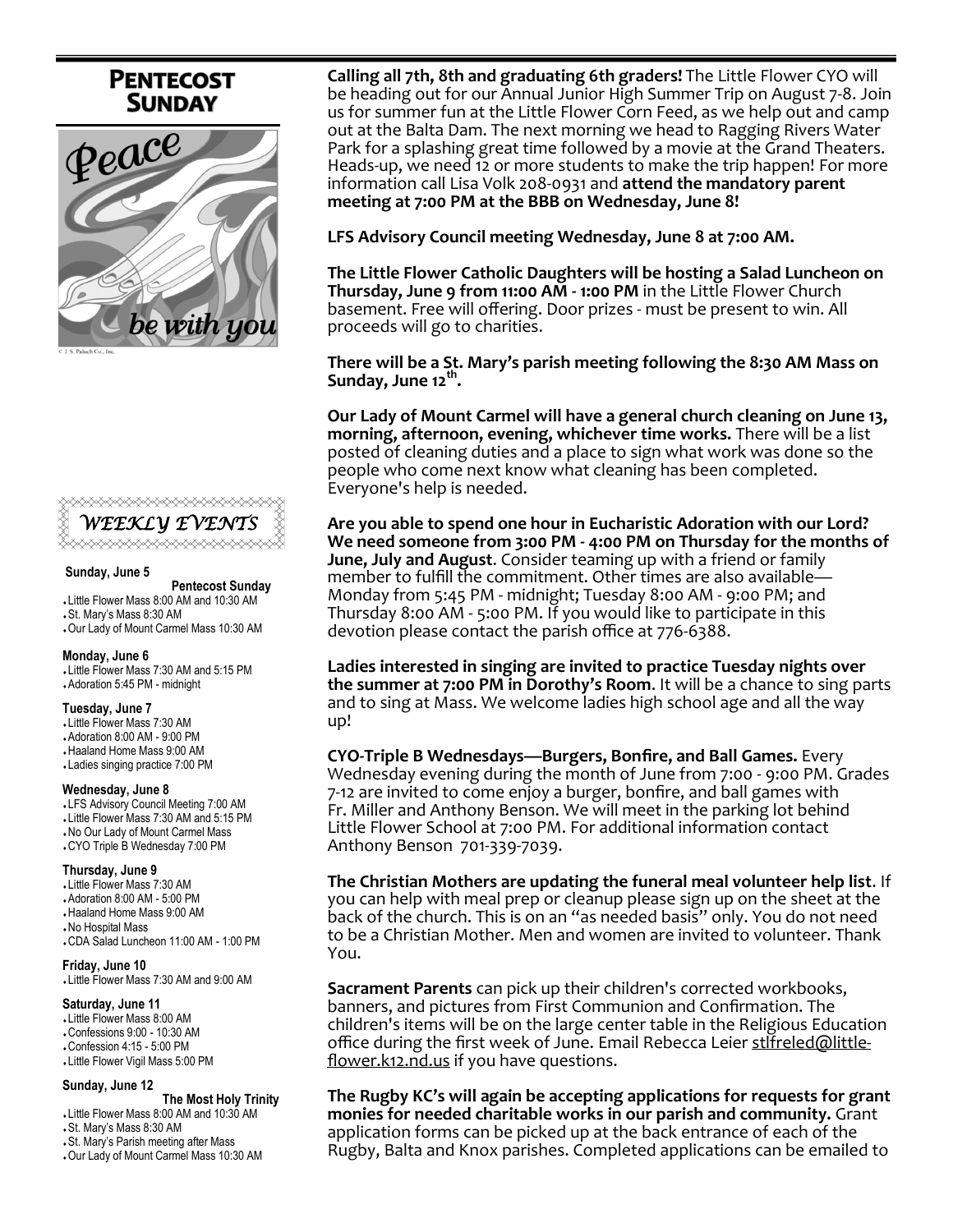[rugbykc@gondtc.com](mailto:rugbykc@gondtc.com) or mailed to the Little Flower Parish office C/O Knights of Columbus. **Application deadline is July 31, 2022**. The Knights of Columbus will review all applications and award grants based on merit in the September – October timeframe.

## **Spotlight on Ministry**

Our Birthday Card Ministry started in 2017. Five volunteers meet monthly to write out birthday cards to all parishioners 65 years of age and older. This year we will be sending out 305 birthday cards. We recently received a donation of an entire stamp collection and would welcome donations of birthday cards as well.

## **Stewardship Moments**

*"The Advocate, the Holy Spirit whom the Father will send in my name, will teach you everything and remind you of all that I told you." (John 14:26)* The materialism of our society lures us to concentrate more on what we want than on what God wants for us. The relativism of our world tells us that we should be tolerant of all things, that there is no absolute truth. Pray to the Holy Spirit to transform our lives and to guide our thoughts, words and actions.

**Sts. Peter & Paul Catholic Church in Karlsruhe invite you to join them for a Solemn Celebration to begin the Eucharistic Revival on Sunday, June 19.**  Corpus Christi Mass at 4:00 PM, outdoor procession after Mass. Picnic supper to follow.

**Summer is almost here and so is Trinity Youth Camp.** At Trinity Youth Camp this summer we will *Call on His Name* and learn how to hear God's voice through the sacraments. Together, we'll encounter God's grace through his healing, sacrifice, and calling. God is calling YOU to join us this summer and to live a life filled with the Spirit ... will you answer?

**SUMMER 2022 CAMP DATES**<br>June 22–26 Red Willow, Binford July 20-24 Camp o July 20-24 Camp of the Cross, Garrison July 13-17 Pelican Lake, Bottineau July 26-3131 Pelican Lake, Bottineau Trinity Youth Camp is for youth entering grades 3-8 fall of 2022. Go to their website for more information and to register! [trinityyouthcampnd.com](http://trinityyouthcampnd.com)

**The Diocese of Fargo will be hosting the Made for Greatness Men's Leadership Summit on July 22-24 at Stiklestad Lodge near Fort Ransom, ND.**  The Summit will form and equip parish groups of men to step into the breach and call forth a renewal of Catholic masculinity right where they live. Through spiritual formation, leadership training, and practical "howto's" men will be given all they need to begin preparations for launching a dynamic brotherhood of men striving to be the husbands, fathers, brothers, and men of God that they are called to be. Visit [www.fargodiocese.org/mfg](http://www.fargodiocese.org/mfg) to find out more.

### **STEWARDSHIP OFFERING**

| May 28-29                   | 2022       | 2021                |  |  |
|-----------------------------|------------|---------------------|--|--|
| <b>Little Flower Parish</b> | \$4,340.25 | \$5,683.17          |  |  |
| <b>May 29</b>               | Week       | <b>Year to Date</b> |  |  |
| St. Mary's                  | \$372.27   | \$7.132.68          |  |  |
| Our Lady of Mt. Carmel      | \$         |                     |  |  |

## **2022 GOD'S GIFT APPEAL CAMPAIGN**

| <b>Little Flower Parish</b> | <b>Year to Date</b> |  |  |  |
|-----------------------------|---------------------|--|--|--|
| Goal                        | \$71,339            |  |  |  |
| Pledged                     | \$39.614            |  |  |  |
| St. Mary's                  |                     |  |  |  |
| Goal                        | \$4.819             |  |  |  |
| Pledged                     | \$4.275             |  |  |  |
| Our Lady of Mt. Carmel      |                     |  |  |  |
| Goal                        | \$9.404             |  |  |  |
| Pledged                     | \$5.958             |  |  |  |

## **St. Therese the Little Flower**

#### **Priests: 776-6388**

Very Rev. Franklin Miller, Pastor franklin.miller@fargodiocese.org 701-388-9826

 Fr. John Aerts, Parochial Vicar john.aerts@fargodiocese.org

#### **Deacon**

 Arlen Blessum acblessum@hotmail.com Richard Lagasse richard.lagasse@fargodiocese.org

**Parish Secretary - 776-6388** Debbie Millang lfparish@gondtc.com

**Bookkeeper - 776-6388** Linda Schneider/Deb Miller lfpfinance@gondtc.com

**Religious Education - 776-6388** Rebecca Leier [stlfreled@little-flower.k12.nd.us](mailto:stlfreled@little-flower.k12.nd.us) 

**Catholic Youth Organization** Lisa Volk - 583-2338

**Knights of Columbus** James Maertens, Grand Knight

**Christian Mothers** Monica Houim, President

**Catholic Daughters** Dorice Duchscherer, Regent **Parish Music Ministry**

Glenda Mack - 776-5179

**Society of Saint Vincent de Paul** Denise Lagasse, President 681-0192

## (x

### **St. Mary's Catholic Church**

**Religious Education**  Lisa Volk volk@gondtc.com **Parish Council** 

Phil Volk

**St. Mary's Ladies Society**  Twyla Bohl

**Parish Music Ministry** Susan Hoffert

### $\alpha$

## **Our Lady of Mt. Carmel**

**Religious Education**  Samantha Wentz **Parish Council**  Pete Burgard **Altar Society**  Marlene Schaan - 776-2369

**Music Ministry** Wanda Kremer - 542-3338

### $\epsilon$

**Little Flower School - 776-6258 Principal - 776-6258** Kim Anderson kim.anderson@littleflowercatholicschool.com

**Secretary - 776-6258** Rita Mitzel rita.mitzel@littleflowercatholicschool.com

**Parish/School Custodian** Deacon Jonathan Brewer

**Church/School Kitchen 776-6388**